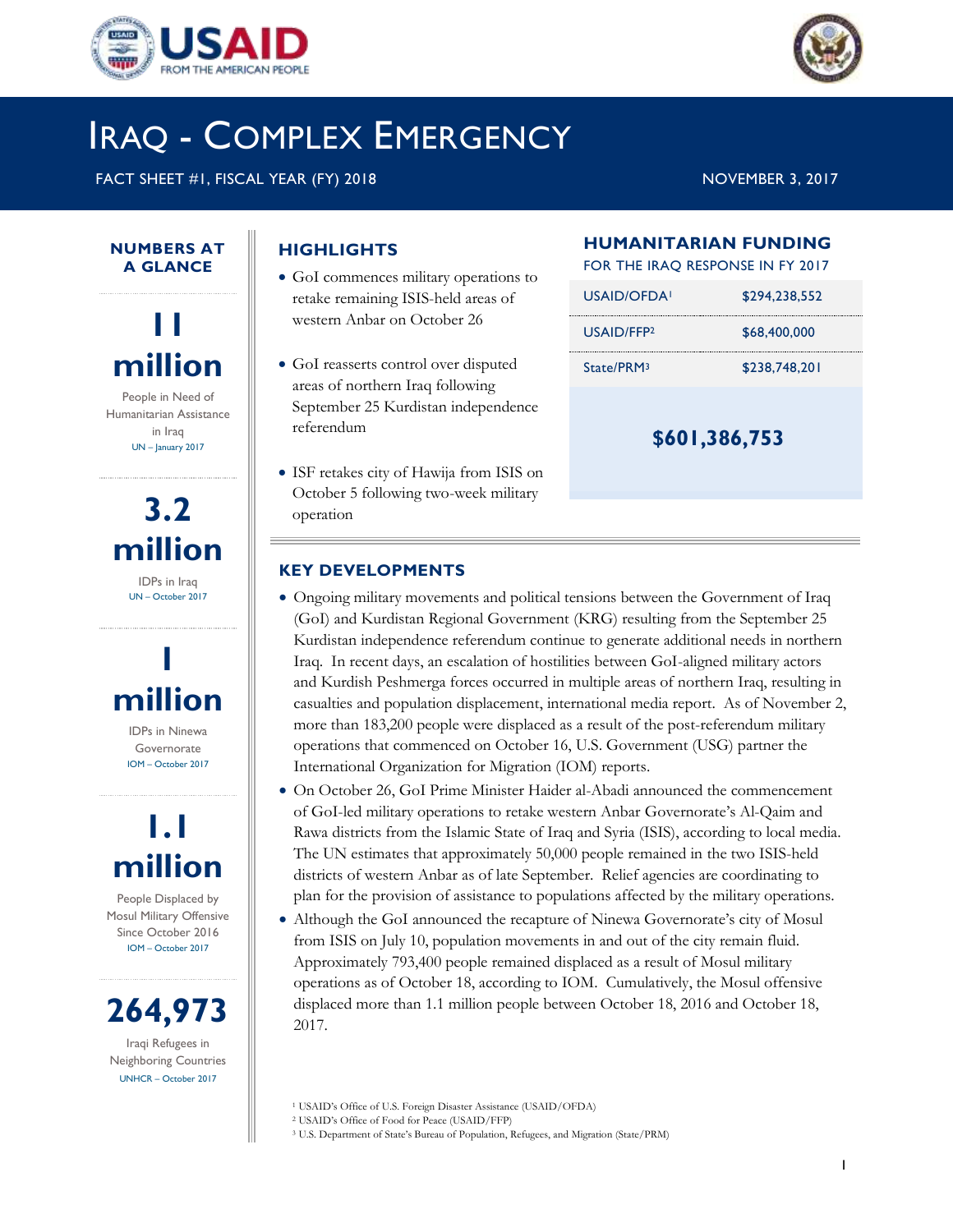#### **CURRENT EVENTS**

- Ongoing military movements and political tensions between the GoI and KRG resulting from the September 25 Kurdistan independence referendum continue to result in insecurity and generate additional humanitarian needs in northern Iraq. On October 16, Iraqi Security Forces (ISF) and Peshmerga forces reportedly began exchanging artillery fire south of Kirkuk Governorate's Kirkuk city following commencement of a GoI operation to reassert control over strategic locations in the governorate, including the K1 base and oil fields, according to international media. Following the commencement of the operations, violence occurred between ISF and other GoI-aligned military actors and Peshmerga forces in multiple areas of northern Iraq, including at Erbil Governorate's Makhmur checkpoint and in close proximity to populated towns in Ninewa. On October 24, clashes between Peshmerga forces and ISF and aligned Shia Popular Mobilization Forces at Makhmur resulted in casualties on both sides, according to international media.
- As of October 31, GoI-aligned military actors had assumed control of Kirkuk city and other areas of the governorate, including where internally displaced person (IDP) sites are located; areas of Diyala, Erbil, and Ninewa governorates; and the Al Yaroubia border crossing between Iraq and Syria, according to local media. The ISF was reportedly advancing to reassert control of the Fishkhabour border crossing between Iraq's Dohuk Governorate and Syria, although the border crossing remained under Peshmerga control as of October 31, international media report. The clashes largely subsided following a GoI-declared informal ceasefire in late October, although the KRG and GoI had not announced a formal resolution to the situation as of November 3, media report.

#### **POPULATION DISPLACEMENT AND INSECURITY**

- The tensions and military movements resulting from the September 25 referendum continue to result in population displacement in disputed areas of northern Iraq. As of November 2, more than 183,200 people were displaced as a result of military movements and clashes that commenced on October 16, while additional people had returned to areas of origin following temporary displacement, according to IOM. The IDPs primarily originate from Kirkuk Governorate, with the majority of IDPs fleeing to Erbil and Sulaimaniyah governorates, according to the UN Office for the Coordination of Humanitarian Affairs (OCHA).
- Despite insecurity, relief actors had distributed more than 15,000 emergency food rations and critical relief commodities and deployed mobile medical teams to provide health care to new IDPs as of October 21, according to the UN. In addition, a USG partner deployed three mobile medical units to areas of Erbil and Sulaimaniyah in mid-October to provide health assistance to new IDPs. Relief organizations also continue to provide multi-sector humanitarian assistance at IDP sites throughout northern Iraq.
- On October 26, Prime Minister al-Abadi announced the commencement of GoI-led military operations to retake western Anbar's Al-Qaim and Rawa districts from ISIS, according to local media. The UN estimates that approximately 50,000 people remained in the two districts—which have been inaccessible to humanitarian actors since ISIS gained control of western Anbar in June 2014—as of late September. According to a mid-September REACH Initiative assessment, the population lacks access to education, safe drinking water, health care, and livelihood opportunities. Furthermore, assessment findings indicated that western Anbar populations intend to flee if security conditions allow, due to anticipated military operations in the area.
- Nearly 65,000 people from western Anbar have fled to other areas of Anbar, Baghdad, Erbil, and Salah ad Din governorates since January, including approximately 19,000 people since September 20, according to IOM. Humanitarian organizations continue to plan for the provision of assistance to populations affected by the offensives, including at muster points and transit sites prior to arrival at displacement sites. Shelter space was available to accommodate an estimated 24,600 new IDPs in eastern Anbar IDP camps as of October 25, according to the Camp Coordination and Camp Management (CCCM) Cluster—the coordinating body for humanitarian CCCM activities, comprising UN agencies, non-governmental organizations (NGOs), and other stakeholders.
- Approximately 2,300 Iraqi refugees have returned to Iraq from Al Hol camp in Syria's Al Hasakah Governorate through the Al Yaroubia border crossing between October 13 and 19, according to State/PRM partner the Office of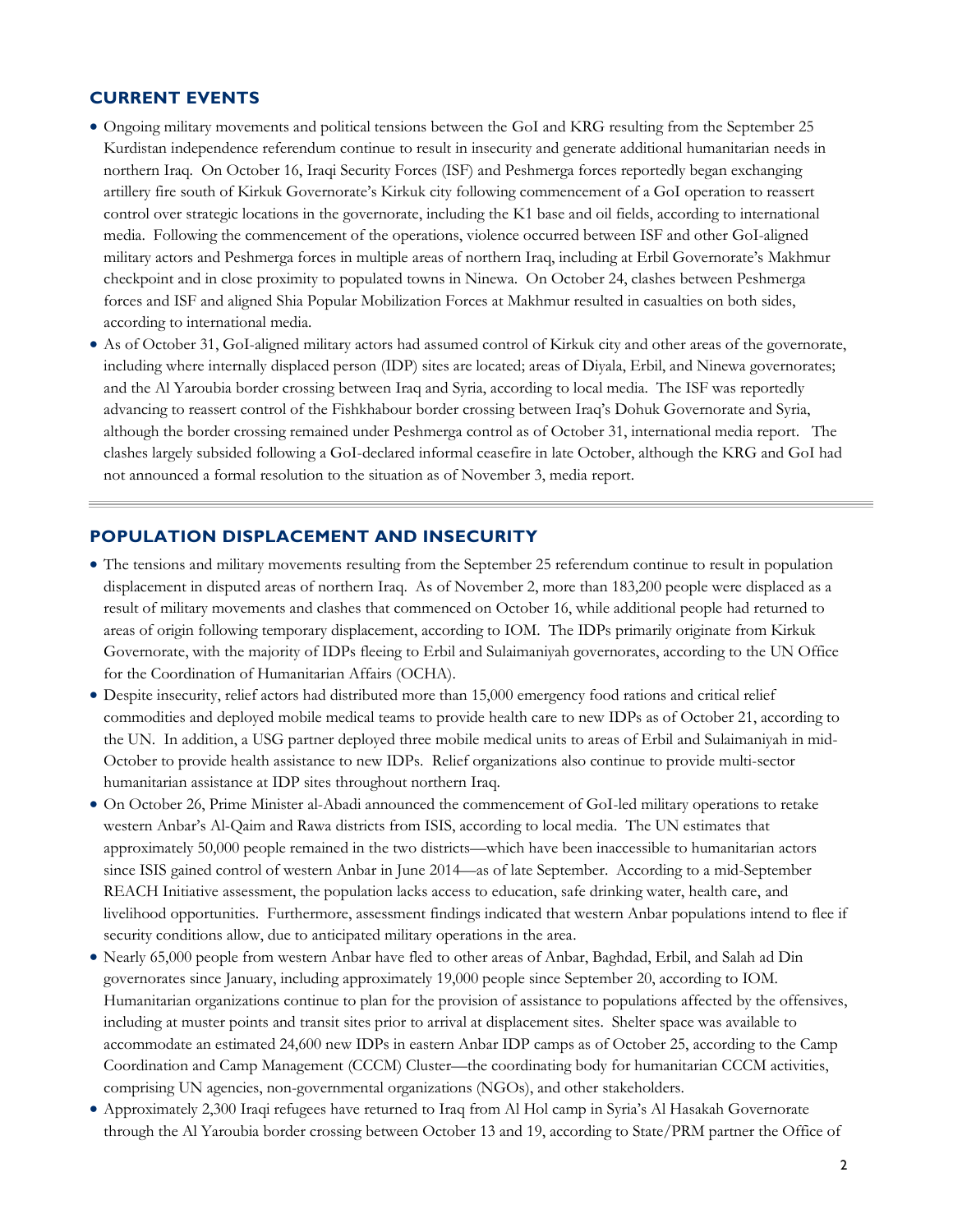UN High Commissioner for Refugees (UNHCR). The agency anticipates that an additional 4,000 Iraqi refugees will return to Iraq from Al Hol in the coming weeks. The GoI Ministry of Migration and Displacement is facilitating the returns, while UNHCR is conducting information campaigns for refugees departing Al Hol to ensure the returns are voluntary. Returning refugee households cited inadequate living conditions—including limited food, electricity, and safe drinking water—and livelihood and movement restrictions in the camp as primary reasons for return to Iraq. However, while some of the refugee returnees have returned to areas of origin in Iraq, the majority are sheltering in IDP sites in Ninewa, including the Hamam al-Alil and Qayyarah Jeddah IDP sites. UNHCR has expressed concern with the secondary displacement of this population into already crowded camp spaces in Ninewa.

- In mid-October, ISF concluded military operations to retake Kirkuk Governorate's Hawija and eastern Shirqat districts from ISIS, following the recapture of Hawija city on October 5 and subsequent mine clearance operations, international media report. As of October 31, more than 10,900 people were displaced as a result of the military operations that commenced on September 21, while additional people had returned to areas of origin following temporary displacement, according to IOM. UN agencies and other relief actors, including USAID partners, distributed USAID-supported rapid response mechanism kits and emergency food assistance at muster points and screening sites receiving Hawija IDPs. Relief organizations are also providing additional emergency food assistance and relief commodities in numerous displacement sites receiving Hawija and Shirqat IDPs in Kirkuk, Ninewa, and Salah ad Din.
- Although the GoI announced the recapture of Mosul from ISIS on July 10, population movements in and out of the city remain fluid. From October 6–19, approximately 6,200 individuals departed Erbil's Debaga IDP camp and Ninewa's Hasansham, Chamakor and Khazer IDP camps for areas of origin, according to UNHCR. The returns represent a decrease of more than 4,600 returnees compared to the previous two-week period, UNHCR reports. The majority of households returned to retaken Mosul neighborhoods, as well as to Ninewa's Badoush town and Tal Afar District, west of Mosul. UNHCR reports that reasons for return have shifted in recent weeks, with returnees citing a perceived decrease in basic services—including health and education—at IDP camps as primary reasons for return. Returnees departing in the weeks prior had previously cited the desire to reunite with family members and improved safety in areas of origin as the key drivers of return. Approximately 793,400 people remained displaced as a result of Mosul military operations as of October 18, according to IOM.
- A USAID/OFDA partner continues to assist returnees in Mosul with multi-purpose cash assistance for food, shelter, and critical relief commodities for nearly 820 returnee households during August. In August, the partner organization also reached more than 37,000 people with emergency water trucking in three Mosul neighborhoods; installed 15 emergency water tanks in two western Mosul neighborhoods; and provided nearly 1,200 immediate response rations, 12,750 liters of safe drinking water, 10,000 sachets of oral rehydration salts, and 1,500 diapers for distribution at the city's Mosul General Hospital.

#### **PROTECTION**

- As of October 26, the International Committee of the Red Cross (ICRC) was providing assistance to the nearly 1,400 foreign national women and children—suspected to be family members of foreign ISIS fighters—held by the GoI at a facility in Ninewa, international media report. The GoI was previously holding the women and children at Ninewa's Hamam al-Alil transit site, where they had arrived in late August following displacement from Tal Afar, media report. ICRC is conducting protection monitoring and providing relief assistance to the population at the site.
- The presence of armed actors in IDP sites continues to pose risks for IDPs sheltering at the sites. Security actors operating in numerous IDP camps south of Mosul in Ninewa have imposed movement restrictions on IDPs arriving from Hawija in recent weeks, including requiring sponsorship arrangements prior to IDPs receiving permission to depart the sites, UNHCR reports. In addition, female-headed households in the camps are subject to movement restrictions outside of the sites, and women and children with detained male relatives experience heightened risks of protection violations, including gender-based violence, according to UNHCR. In response, UNHCR and other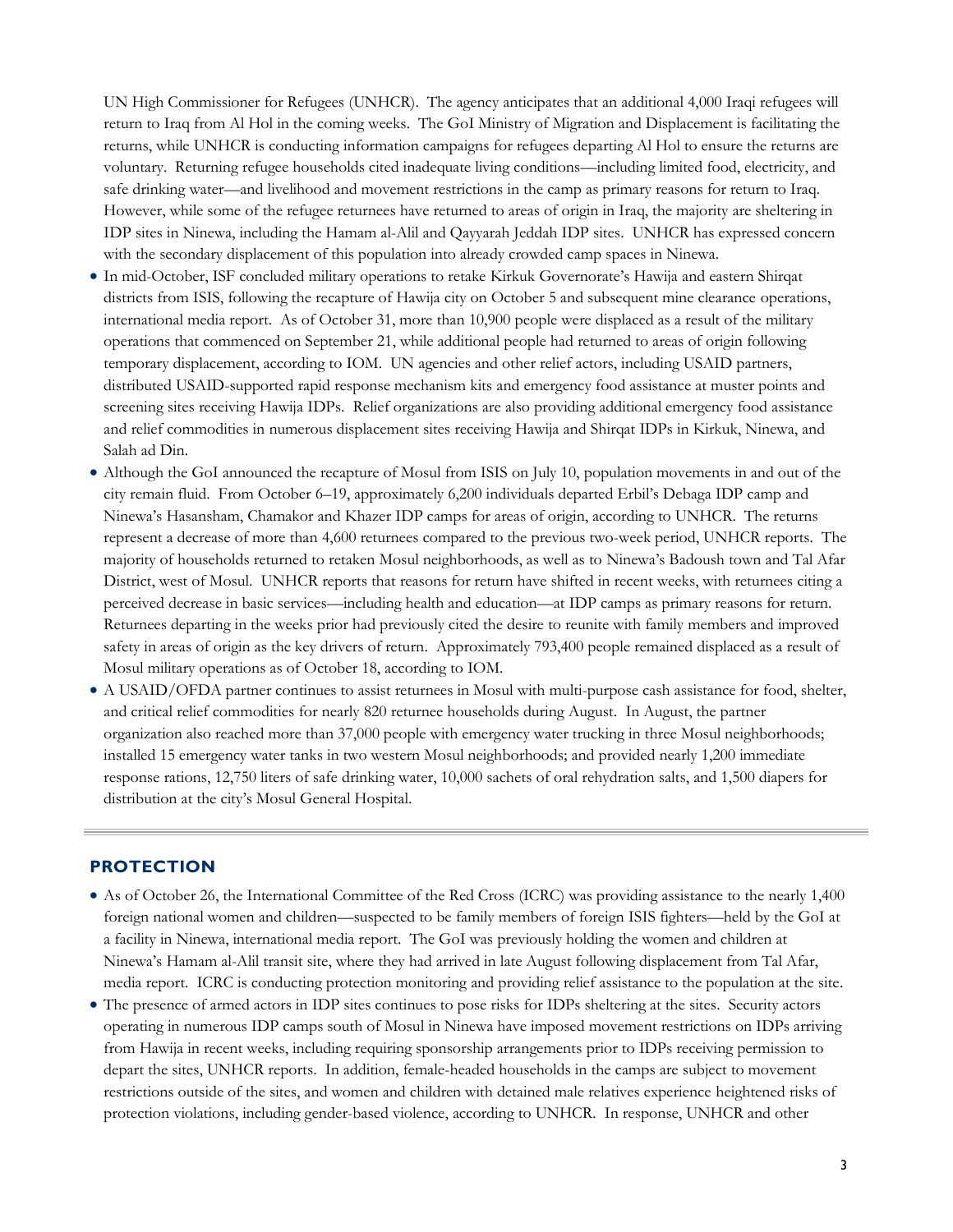protection actors are identifying and assisting affected households and advocating for armed actors to depart the sites to maintain the civilian nature of the camps.

#### **WATER, SANITATION, AND HYGIENE**

 Water, Sanitation, and Hygiene (WASH) Cluster partners are working to improve access to safe drinking water in Ninewa's city of Mosul, where nearly 300,800 people had returned as of October 18, IOM reports. Following WASH Cluster interventions, USG partner the UN Children's Fund (UNICEF) reports 15 functional water pumping stations in eastern Mosul neighborhoods and 12 functional water pumping stations in western Mosul neighborhoods. In addition, relief actors—including USG partners—had rehabilitated seven water treatment plants in eastern and western Mosul, and rehabilitation of four additional water treatment plants was ongoing as of October 30.



#### **2017 HUMANITARIAN FUNDING\***

\*Funding figures are as of November 3, 2017. All international figures are according to OCHA's Financial Tracking Service and based on international commitments during the 2017 calendar year, while USG figures are according to the USG and reflect USG commitments from FY 2017, which began on October 1, 2016. Non-USG funding figures do not necessarily reflect pledges announced during the Iraq donor conference on July 13, 2017.

\*\*European Commission's Directorate-General for Humanitarian Aid and Civil Protection (ECHO)

## **CONTEXT**

- The situation within Iraq remained relatively stable until January 2014, when ISIS forces began seizing control of parts of northern and central Iraq. Significant population displacement ensued as civilians fled to areas of relative safety, such as the Iraqi Kurdistan Region, to escape fighting.
- On August 11, 2014, USAID deployed a Disaster Assistance Response Team (DART) to help coordinate USG efforts to address the urgent humanitarian needs of newly displaced populations throughout Iraq. DART and State/PRM staff in Iraq work closely with local officials, the international community, and humanitarian actors to identify critical needs and expedite assistance to affected populations. To support the DART, USAID also established a Response Management Team (RMT) based in Washington, D.C.
- In 2017, the UN estimates that 11 million people in Iraq require humanitarian assistance. Prolonged displacement is exhausting the resources of IDPs and host community members alike at a time when serious budgetary shortfalls due to low global oil prices are limiting the capacity of both the GoI and KRG to respond to humanitarian needs. Meanwhile, UN agencies, NGOs, and other relief actors face funding shortages, logistical challenges, and security constraints that complicate efforts to meet critical needs.
- On October 7, 2017, U.S. Ambassador to Iraq Douglas A. Silliman re-declared a disaster in Iraq for FY 2018 due to the ongoing complex emergency and humanitarian crisis.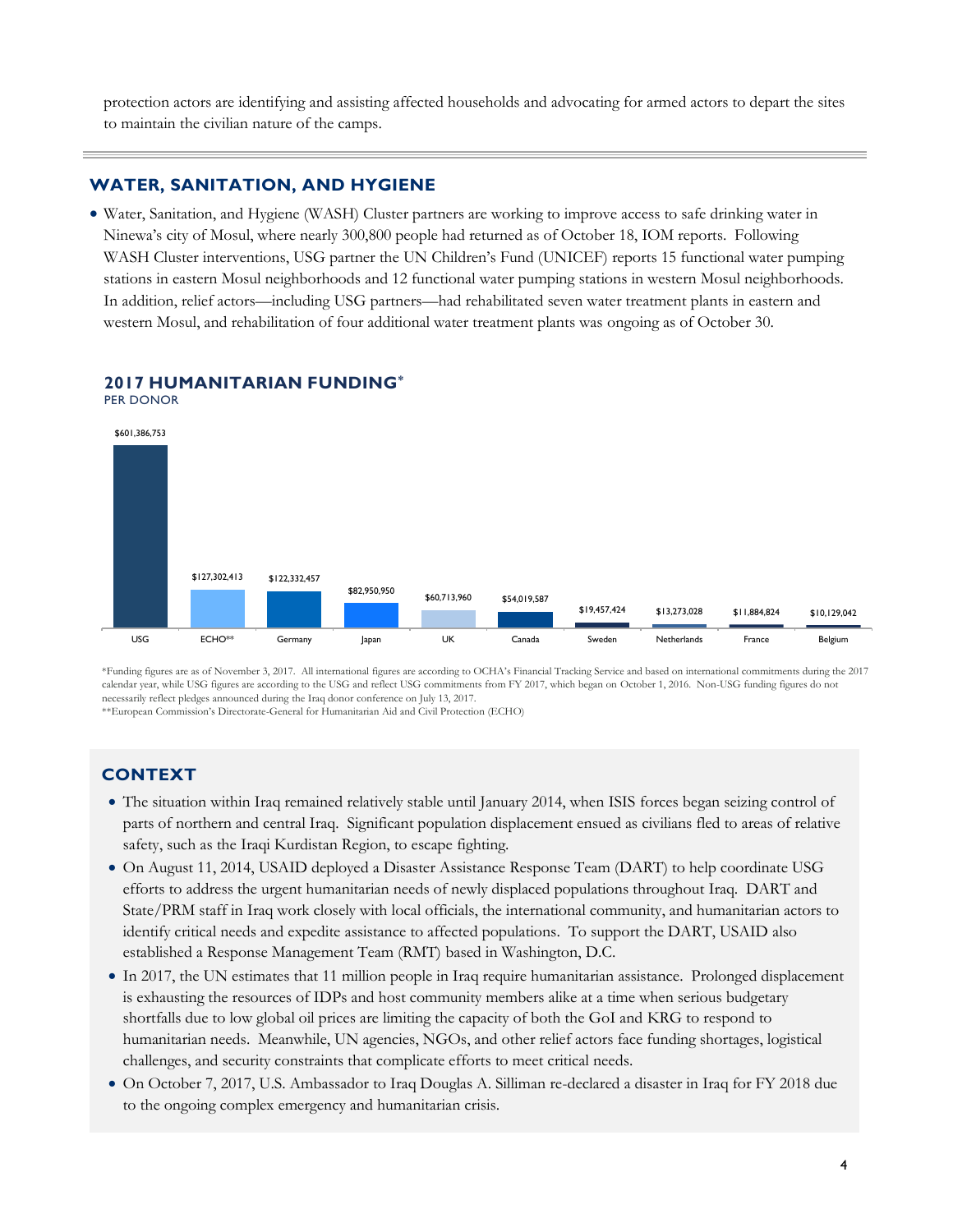### **USG HUMANITARIAN FUNDING FOR THE IRAQ RESPONSE IN FY 2017<sup>1</sup>**

| <b>IMPLEMENTING</b><br><b>PARTNER</b>        | <b>ACTIVITY</b>                                                                                                                                            | <b>LOCATION</b>                                                                | <b>AMOUNT</b> |  |
|----------------------------------------------|------------------------------------------------------------------------------------------------------------------------------------------------------------|--------------------------------------------------------------------------------|---------------|--|
| <b>USAID/OFDA2</b>                           |                                                                                                                                                            |                                                                                |               |  |
| <b>NGO Partners</b>                          | Health, Humanitarian Coordination and<br>Information Management, Logistics Support<br>and Relief Commodities, Protection, Shelter<br>and Settlements, WASH | Countrywide                                                                    | \$166,592,682 |  |
| <b>IOM</b>                                   | Shelter and Settlements                                                                                                                                    | Countrywide                                                                    | \$29,000,000  |  |
| <b>OCHA</b>                                  | Humanitarian Coordination and Information<br>Management                                                                                                    | Countrywide                                                                    | \$2,000,000   |  |
| UN Development Program<br>(UNDP)             | Natural and Technological Risks                                                                                                                            | Countrywide                                                                    | \$2,975,185   |  |
| <b>UNICEF</b>                                | Protection, WASH                                                                                                                                           | Anbar, Baghdad, Dohuk, Erbil,<br>Kirkuk, Ninewa, Salah ad Din,<br>Sulaimaniyah | \$36,002,000  |  |
| <b>UNICEF</b>                                | Logistic Support and Relief Commodities                                                                                                                    | Countrywide                                                                    | \$3,000,000   |  |
| UN World Food Program<br>(WFP)               | Humanitarian Coordination and Information<br>Management                                                                                                    | Countrywide                                                                    | \$1,934,400   |  |
| <b>UN World Health</b><br>Organization (WHO) | Health                                                                                                                                                     | Anbar, Kirkuk, Ninewa, Salah ad Din                                            | \$50,070,508  |  |
|                                              | Program Support Costs                                                                                                                                      |                                                                                | \$2,663,777   |  |
| <b>TOTAL USAID/OFDA FUNDING</b>              |                                                                                                                                                            |                                                                                | \$294,238,552 |  |

| USAID/FFP3                     |                                  |              |              |  |
|--------------------------------|----------------------------------|--------------|--------------|--|
| Implementing Partner           | Emergency Food Assistance        | Countrywide  | \$3,400,000  |  |
| <b>WFP</b>                     | <b>Emergency Food Assistance</b> | Countrywide  | \$65,000,000 |  |
| <b>TOTAL USAID/FFP FUNDING</b> |                                  | \$68,400,000 |              |  |

| <b>STATE/PRM4</b>                                               |                                                                  |                                                         |               |  |
|-----------------------------------------------------------------|------------------------------------------------------------------|---------------------------------------------------------|---------------|--|
| NGO Partners                                                    | Education, Livelihoods, Protection                               | Iraq, Jordan, Syria                                     | \$35,398,201  |  |
| Implementing Partner                                            | Food Assistance, Health, Protection, Relief<br>Commodities, WASH | Countrywide                                             | \$36,300,000  |  |
| International Labor<br>Organization (ILO)                       | Livelihoods                                                      | Turkey                                                  | \$1,000,000   |  |
| <b>IOM</b>                                                      | Displacement Tracking Matrix, Livelihoods<br>and Social Cohesion | Countrywide                                             | \$20,750,000  |  |
| <b>UNHCR</b>                                                    | Multi-Sector                                                     | Iraq, Jordan, Lebanon, Syria, Turkey                    | \$137,900,000 |  |
| <b>UNICEF</b>                                                   | Education                                                        | Countrywide                                             | \$6,400,000   |  |
| <b>UN Human Settlements</b><br>Program (UN-Habitat)             | Shelter                                                          | Anbar, Baghdad, Diyala, Kirkuk,<br>Ninewa, Salah ad Din | \$1,000,000   |  |
| <b>TOTAL STATE/PRM FUNDING</b>                                  |                                                                  |                                                         | \$238,748,201 |  |
| TOTAL USG HUMANITARIAN FUNDING FOR THE IRAO RESPONSE IN FY 2017 |                                                                  |                                                         | \$601,386,753 |  |